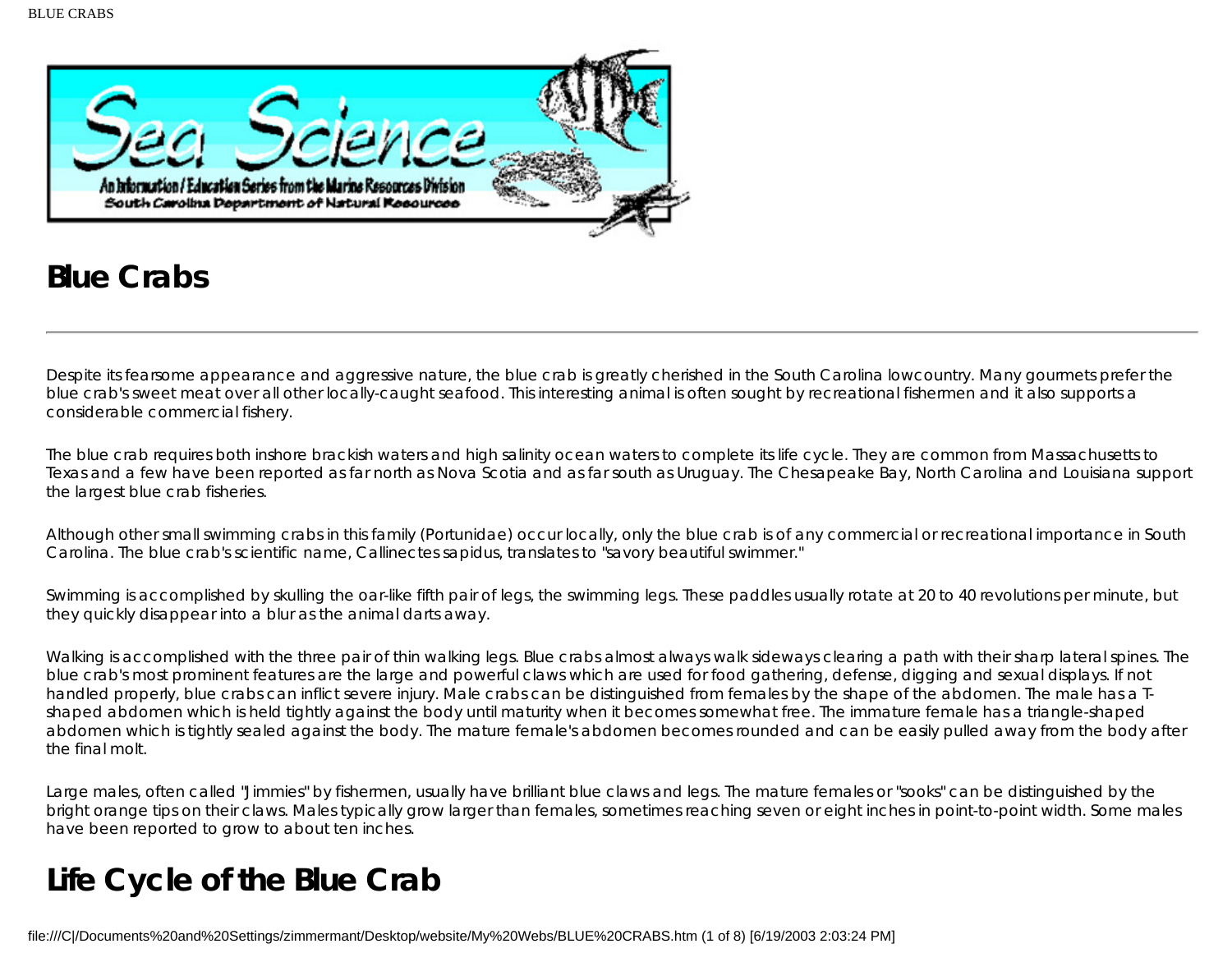

## **Mating and Spawning**

Mating generally occurs in brackish water from February to November with peaks in March to July and in October and November. Females mate only during the final molt when they are in the soft shell condition, but males are believed to mate several times.

Researchers have determined that blue crabs release chemical signals called pheromones which attract their mates. Two to three days prior to mat-ing, the male will "cradle carry" the soon-to-shed female after a rather elaborate courtship ritual. These crabs are called "doublers." The male is usually one to two inches larger than its mate. The male protects the soft female when she is vulnerable to predators. After mating, he will continue to carry her until her shell hardens.

After mating, females migrate to higher salinity water in the lower reaches of the estuary or in the ocean. Spawning occurs in near shore ocean water about one or two months after mating in spring or summer. Females that mate in fall or winter usually spawn the following spring.

file:///C|/Documents%20and%20Settings/zimmermant/Desktop/website/My%20Webs/BLUE%20CRABS.htm (2 of 8) [6/19/2003 2:03:24 PM]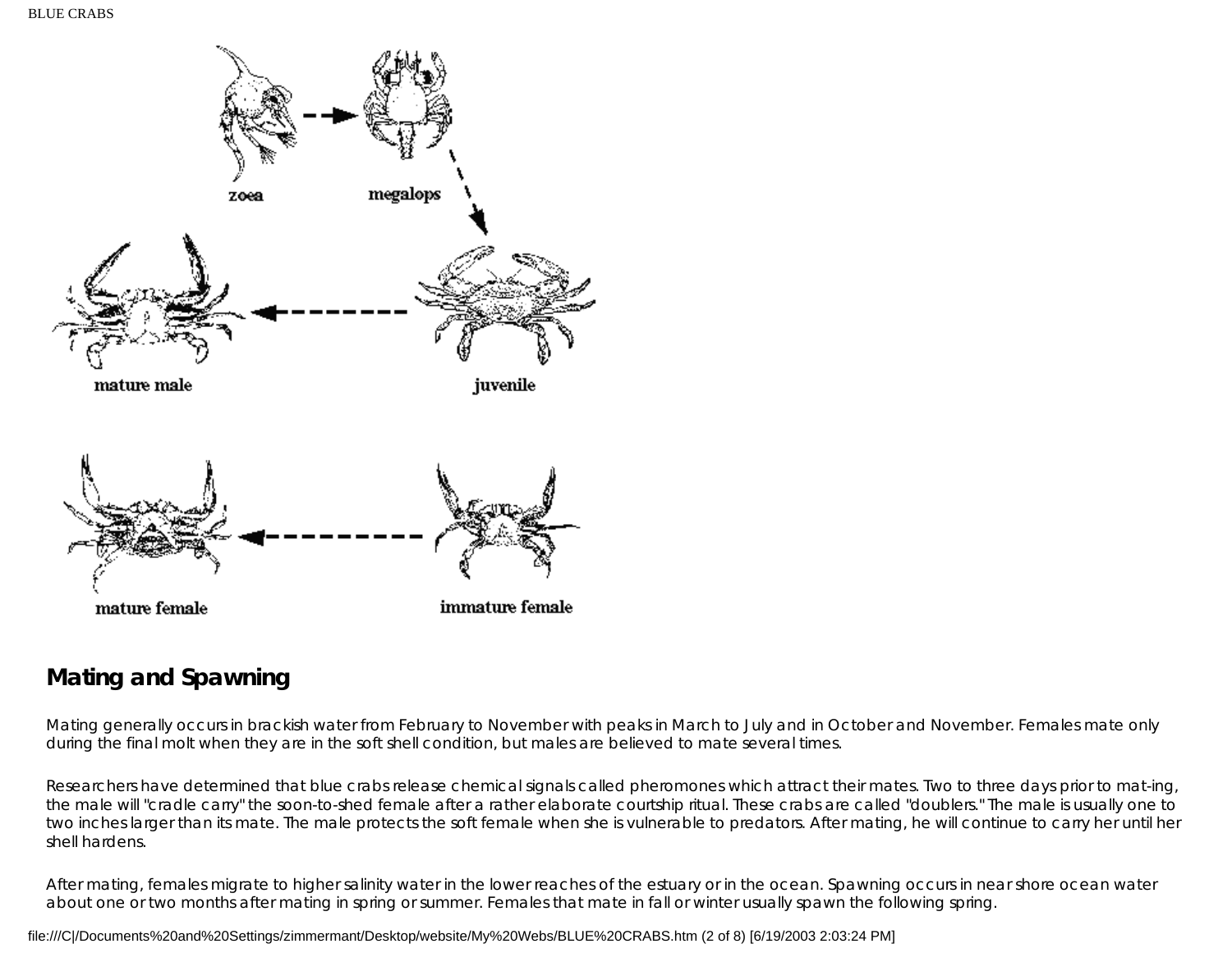Females produce up to two million eggs, but only about one egg per million will survive to become an adult. Eggs are carried under the abdomen until they hatch. The egg mass is bright orange at first and becomes darker as the embryos mature and consume the egg yolk. Females carrying an egg mass are called "sponge crabs," and are protected by law in South Carolina. If captured, they must be returned to the water immediately. Sponge crabs usually first appear in early April and are common until August or September.

Eggs hatch after about two weeks into zoea larvae which are 1/100-inch long. During the next month there are six or more larval stages before reaching the megalopal stage. The megalopae, which is about 1/10-inch wide, begin to migrate into the nutrient-rich estuarine waters. Very soon after settling in the saltmarsh creeks, the megalopae transform into the "first crab" stage.

Crabs hatched in April or May become two to three inches wide by Nov- ember and five inches or larger by August the following year. Crabs hatched in early fall will be only -inch in width by winter. After one year, these crabs will be only three to four inches wide and will not mature until the following spring. A few crabs may live for three years but most live for less than a year. South Carolina law requires that captured crabs less than five inches in width be returned to the water.

## **Growth and Molting**

Blue crabs, like all arthropods, must periodically shed their hard exoskeleton in order to grow. The smallest crabs shed every three to five days, juvenile crabs every 10 to 14 days and those 3 inches and larger every 20 to 50 days.

Experienced crabbers can quickly spot crabs about to molt. Five to ten days before molting, a narrow white line appears just within the thin margin of the last two joints of the swimming legs. A few days before shedding, the peeler crab's narrow white lines give way to a red line, and fine white wrinkles appear on the blue skin between the wrist and upper arm. The actual molting lasts for only a few minutes as the crab pushes out the rear of the old shell.

The resulting soft crab, which is limp and wrinkled, will swell to normal shape and usually increase in size by 25 to 35 percent. If disturbed, the vulnerable soft shell crab can swim and walk but prefers seclusion. After a few hours, the crab's shell becomes parchment-like and is fully hardened within two or three days.

During the spring, usually early April, there is a "run" of peeler crabs that lasts for about two weeks. At this time fishermen will target the female crabs that are molting into mature crabs after the winter dormancy. These crabs can be caught in "peeler pots" which are crab traps in which one or two large males are used as bait to attract the females which are ready to mate. The peeler crabs are held for a short time in shedding tanks until the molt. After molting, the soft shell crabs are removed from the water and refrigerated for sale.

#### **Abundance and Predators**

Factors controlling year-to-year variation in blue crab stocks exert their influence early in the life cycle. Water circulation patterns controlled by prevailing winds, can either carry the larvae shoreward or sweep them away. Thus, recruitment (addition of new individuals) of megalopae and small crabs may be largely controlled by the coastal water currents and the weather. Young crabs within the estuaries are vulnerable to drought, flood, or unseasonable temperatures.

A relationship seems to exist between river discharge and survival of small crabs. Small crabs survive best during years of relatively high fresh water runoff which increases nutrient input and decreases salinity. However, too much rainfall can also flush the small crabs from the marsh.

Predators claim large numbers of young crabs, and crab populations may vary from year to year according to the abundance of predators. Blue crabs

#### file:///C|/Documents%20and%20Settings/zimmermant/Desktop/website/My%20Webs/BLUE%20CRABS.htm (3 of 8) [6/19/2003 2:03:24 PM]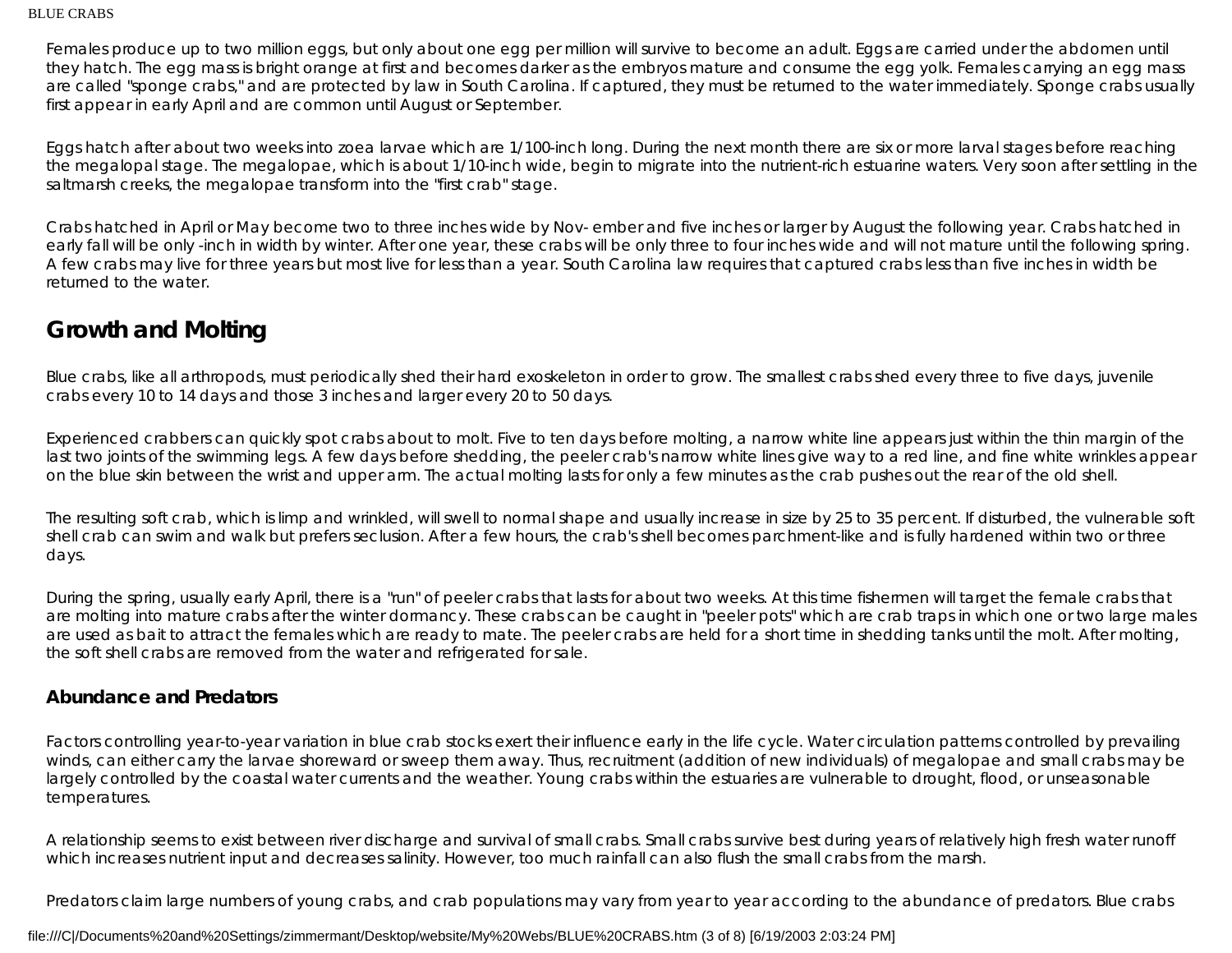are subject to predation throughout their life cycle and are particularly susceptible when they are soft during the molting process. As larvae, they are vulnerable to fishes, jellyfish and other planktivores. The megalopae and juvenile crabs are consumed by various fishes and birds, as well as other blue crabs.

#### **Eating Habits**

Blue crabs eat a variety of foods, including fishes, oysters, clams, snails, shrimp, worms and other crabs. At high tide, crabs may swim into the salt marsh to pluck snails from the tall grass. At times, they burrow into the bottom with only their eye stalks visible, lying in wait for an unsuspecting fish. Crabbers typically bait their pots with oily fishes which seem to work better than other baits. Presumably, the crabs home in on the oil or odor being released. Studies have shown that blue crabs can follow a current upstream by cris-crossing the stream bed. Crabs are opportunistic feeders, meaning they will eat what is most available regardless of their size, the season or the area they inhabit.

### **Fishing Gears**

The most common type of commercial fishing gear is the crab pot which is a cubical wire trap with two or four entrance funnels. The pot has two chambers, a lower chamber which has the entrance funnels and the bait well and an upper chamber that is separated from the lower chamber by a wire partition that has two holes. The blue crab's natural reaction to confinement is to swim upward. In doing so, they move into the upper chamber, thereby reducing their chances for escape. The crab pot was first introduced in Chesapeake Bay in about 1936, but was not widely used in South Carolina until the late 1950's. Crabs are also caught and sold as part of the bycatch of shrimp trawlers and after the shrimp trawling season is closed, usually in January, trawling for crabs with large mesh trawls is permitted until March 31.

Recreational blue crab fishermen employ several fishing gears and methods. South Carolina law allows individuals to fish two crab pots without a license if they are properly marked with floats bearing the owner's name. Fishing more than two pots requires a commercial crabbing license. Whether fishing from a dock or boat, recreational crab pots should have a marked float and enough line to prevent the float from being submerged at high tide. Recreational crabbers should also be careful not to leave a pot in an area that would expose the pot and crabs at low tide. Pots should be checked daily and catches can often be doubled if the pots are checked twice per day. To remove crabs, pull the wire apart and shake the crabs into a tub or bucket. Some stubborn crabs may have to be dislodged with a stick. Remember that crabs can pinch, so be very careful about putting your hand in a pot.

Drop nets and collapsible traps, usually baited with herring, can be fished from docks and bridges. Another effective recreational method called "dipping" requires a long-handled dip net, several yards of string and bait. The bait, usually a chicken neck or fish head, is tied to the string and thrown into the water away from the bank. Once a tug is felt, the crabber pulls the bait and crab close enough to be quickly dipped from the water and placed into a waiting bucket. The beginner should be cautious when handling a blue crab since the pinch of the powerful claws can be extremely painful. (The inexperienced crabber should probably wear thick gloves). Always approach from the rear when picking up a crab. An experienced crabber can quickly grab the base of one of its swimming legs while holding the claws down with some object. Should a crab get a hold on a finger, it is usually best not to pull it off. First, try letting it hang; many times the crab will release and drop. If the crab will not release, use the free hand to immobilize the other claw and slowly bend the offending claw backward until the crab releases it.

Crabs can be caught during all twelve months, but become inactive in winter when water temperature falls below 50-55 degrees F. As temperatures rise in March and April, catch rates increase rapidly. The best time of year to harvest large, heavy crabs is usually from October to December. Mature females are typically near the ocean, but large males are most common in the rivers and creeks.

## **Crabbing Techniques**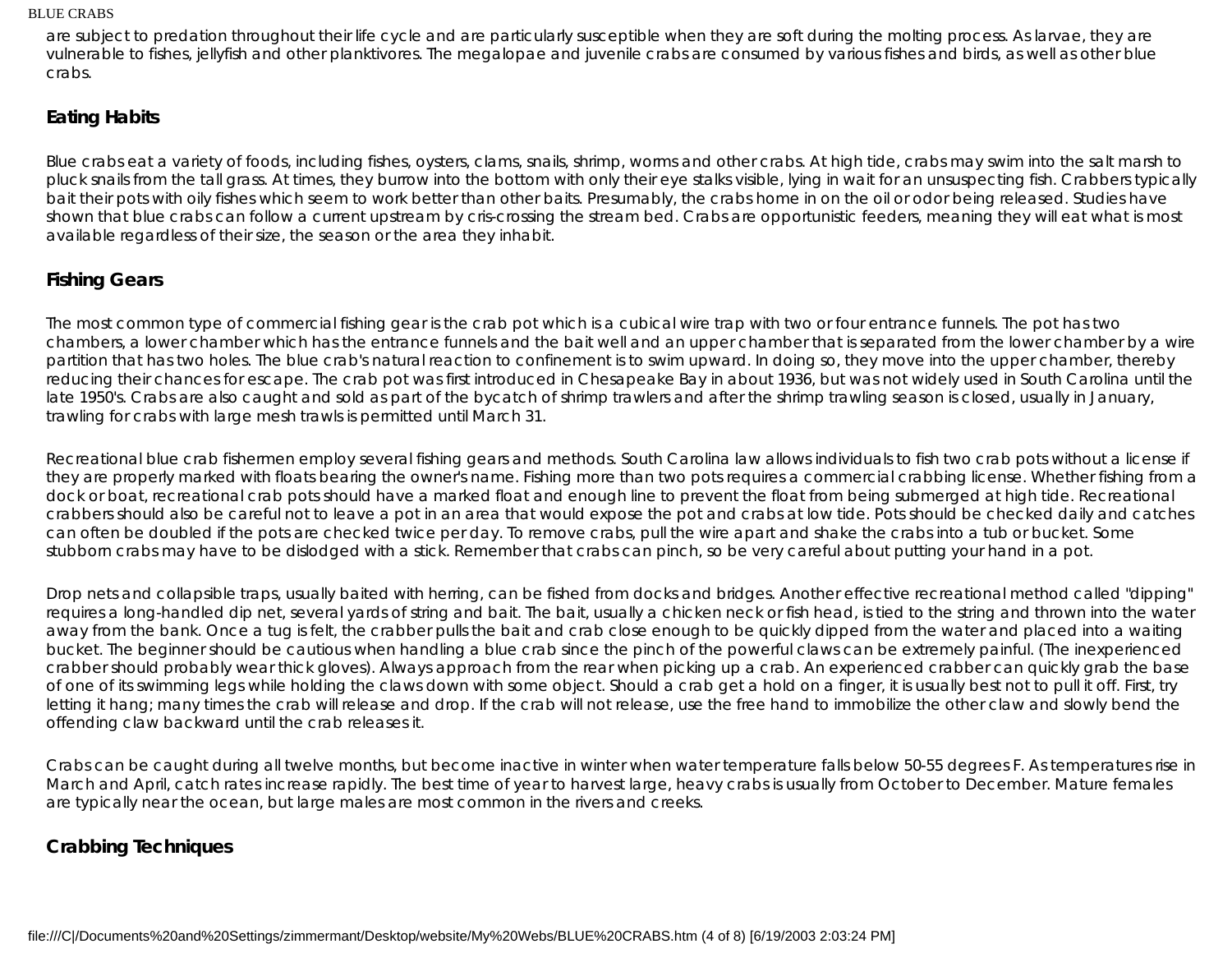BLUE CRABS



## **Cooking & Cleaning Blue Crabs**

Blue crabs in South Carolina are not only abundant and easy to catch, but their preparation for the table is a simple process. Crabs should be kept alive prior to cooking by keeping them cool and dry. Crabs may be maintained live in a refrigerator or in a cooler with a small amount of ice.

Crabs should never be put into a container of water as they will die quickly from lack of oxygen. Crabs that have been dead for a while spoil very rapidly, and its best to discard crabs that are dead. Crabs that have been chilled may appear dead, but will begin showing movement as they warm. If no

file:///C|/Documents%20and%20Settings/zimmermant/Desktop/website/My%20Webs/BLUE%20CRABS.htm (5 of 8) [6/19/2003 2:03:24 PM]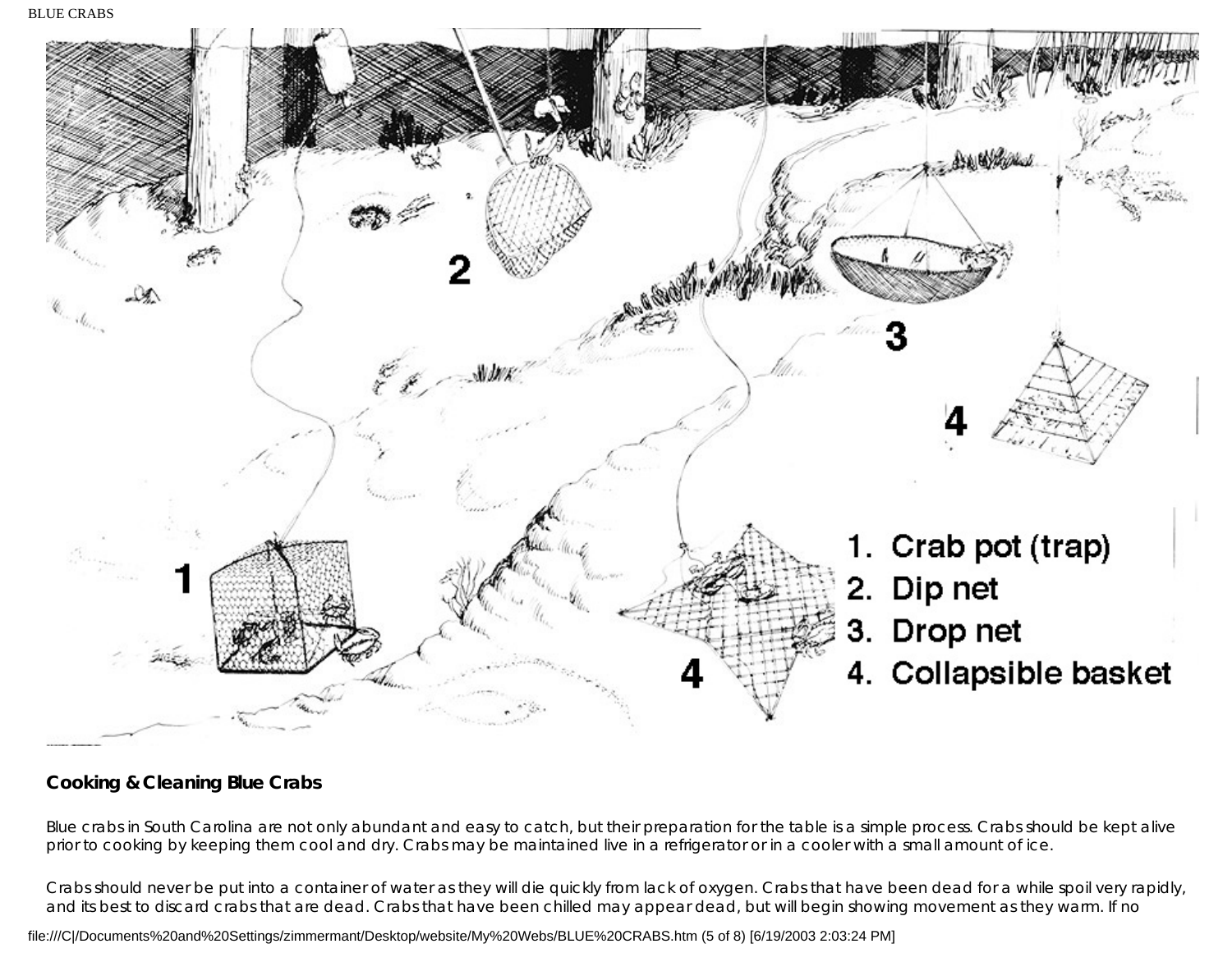movement is detected after warming, discard the crab.

A large double boiler is ideal for cooking blue crabs because it allows crabs to be steamed and not boiled. When using a double boiler, wait until the water boils in the lower pot, then place the crabs in the upper pot. If cooking with a single large pot, crabs may be stacked to the top and a few inches of water added to the bottom. Or, the crabs may be completely covered with water. In either case, seasonings may be sprinkled on the crabs or into the water. Some cooks prefer to mix seasonings with cool water in another pot. After cooking, the crabs are moved to the cool, seasoned water and allowed to soak up the seasonings. This prevents over cooking and allows the crabs to become spicier. Cooking generally takes 20 to 30 minutes producing a wellcooked crab with an orange color and meat that has a firm white texture. Another common practice is to clean live crabs prior to cooking by removing the top shell, abdomen, gills and internal organs. Crabs can be chilled to reduce the handling danger, but with experience, a crabber can learn to hold the claws with one hand while removing the back with the other. This method of cooking allows the seasoned water better access to the meat and reduces the mess associated with eating whole, cooked crabs.

Occasionally small black spots can be found in crab meat. This condition, called buckshot or pepper, is the result of tiny parasites that are relatively common in blue crabs. These parasites are not harmful if eaten by humans, but heavy infestations can impair the quality of the meat.

## **Saltwater Fishing Conservation & Ethics**

Although most people once considered ocean resources to be unlimited, recent rapid declines in the populations of many commercial and recreational species have demonstrated the opposite.

Numerous types of saltwater game fish now are being over harvested and other species will face a similar fate unless all anglers practice wise conservation and adopt an ethical approach to fishing.

Size and catch limits, seasons and gear restrictions should be adhered to strictly. These regulations change from time to time as managers learn more about fish life histories and how to provide angling opportunities without depleting stocks.

The challenge of catching, not killing fish, provides anglers with the excitement and the reward of fishing. Undersized fish, or fish over the limit should be released to ensure the future of fish populations. The number of saltwater finfish tagged and released annually in South Carolina has increased significantly in recent years as more and more fishermen take up this practice that provides information on growth and movement of fish as well as conserving resources.

Saltwater fishermen can further contribute to conservation by purchasing a Marine Recreational Fisheries Stamp which is required to fish from a private boat or gather shellfish in South Carolina's saltwaters. Funds generated by the sale of stamps must be spent on programs that directly benefit saltwater fish, shellfish and fishermen. Help ensure the outdoor enjoyment of future generations by strictly adhering to all rules, regulations, seasons, catch limits and size limits, and through the catch and release of saltwater game fish.

## **Special Note**

This publication was made possible in part from funds from the sale of the South Carolina Marine Recreational Fisheries Stamp and the US Fish and Wildlife Service Sportfish Restoration Fund. Help ensure outdoor enjoyment for future generations by strictly adhering to all rules, regulations, sea-sons, catch limits and size limits. The South Carolina Department of Natural Resources publishes an annual Rules and Regulations booklet that lists all saltwater fishing regulations. Have an enjoyable fishing trip by reading these requirements before you fish.

#### Author: J. David Whitaker, Office of

file:///C|/Documents%20and%20Settings/zimmermant/Desktop/website/My%20Webs/BLUE%20CRABS.htm (6 of 8) [6/19/2003 2:03:24 PM]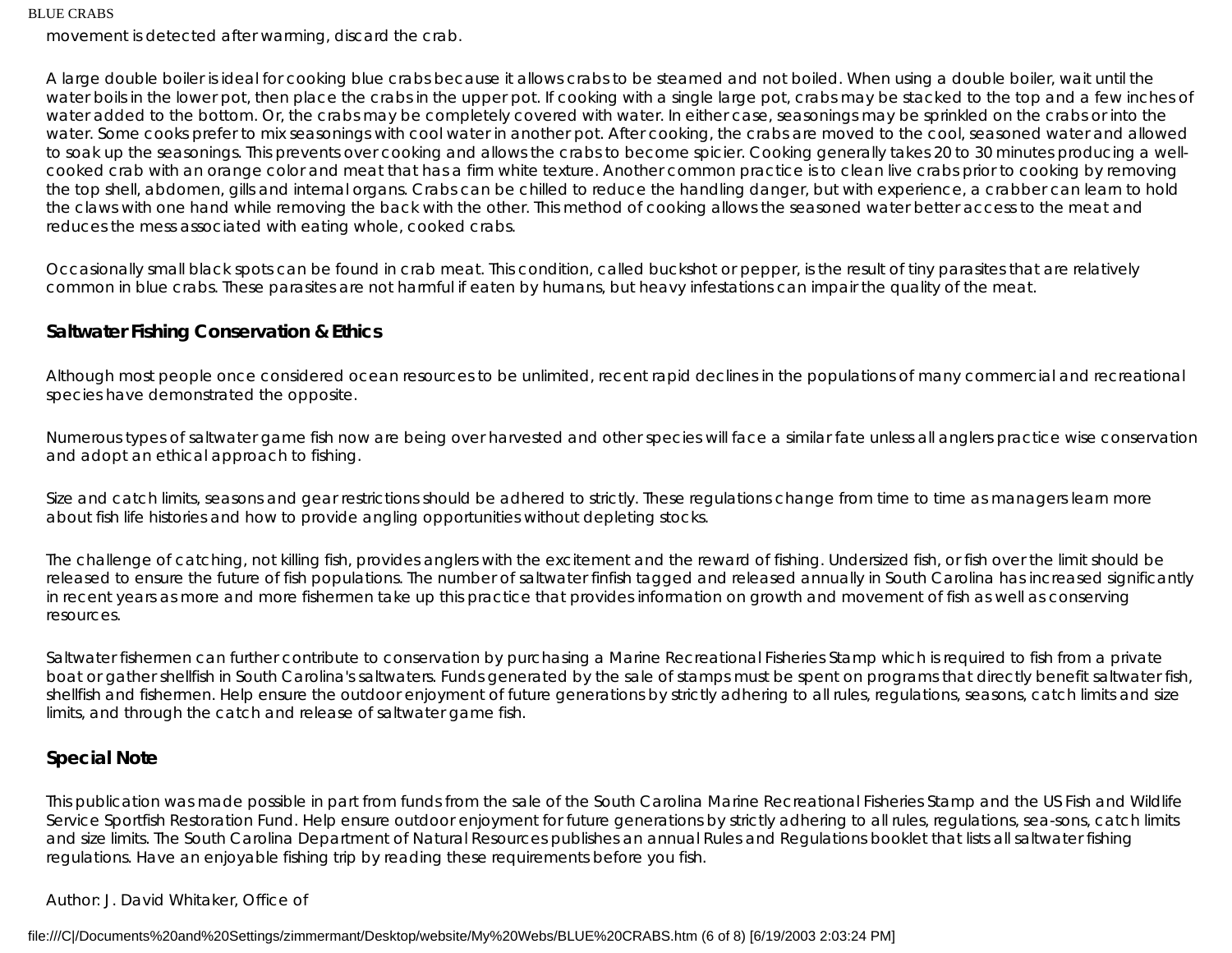Fisheries Management

Acknowledgements

Illustrations by Ron Chapiesky

Series Assistant, Roxanne Baker

Department of Natural Resources

Dr. James A. Timmerman Jr., Director

Larry D. Cartee, Assistant Director

Prescott Baines, Deputy Director for Conservation Education and Communications

Dr. Paul A. Sandifer, Deputy Director for Marine Resources

C.H. Farmer, Coastal Information Office

David M. Cupka, Office of Fisheries

Management

#### **Board Members**

Dr. George G. Graham, Chairman

Thomas W. Miller, Vice-Chairman Marion Burnside

Mary Pope Hutson Waring

Campbell D. Coxe

Edwin W. "Ted" Oxner

The South Carolina Department of Natural Resources prohibits discrimination on the basis of race, color, national origin, disability, age, sex, or religion. Direct all inquiries to the Office of Human Resources, P.O. Box 167, Columbia, SC 29202.

#### **DNR Mission Statement**